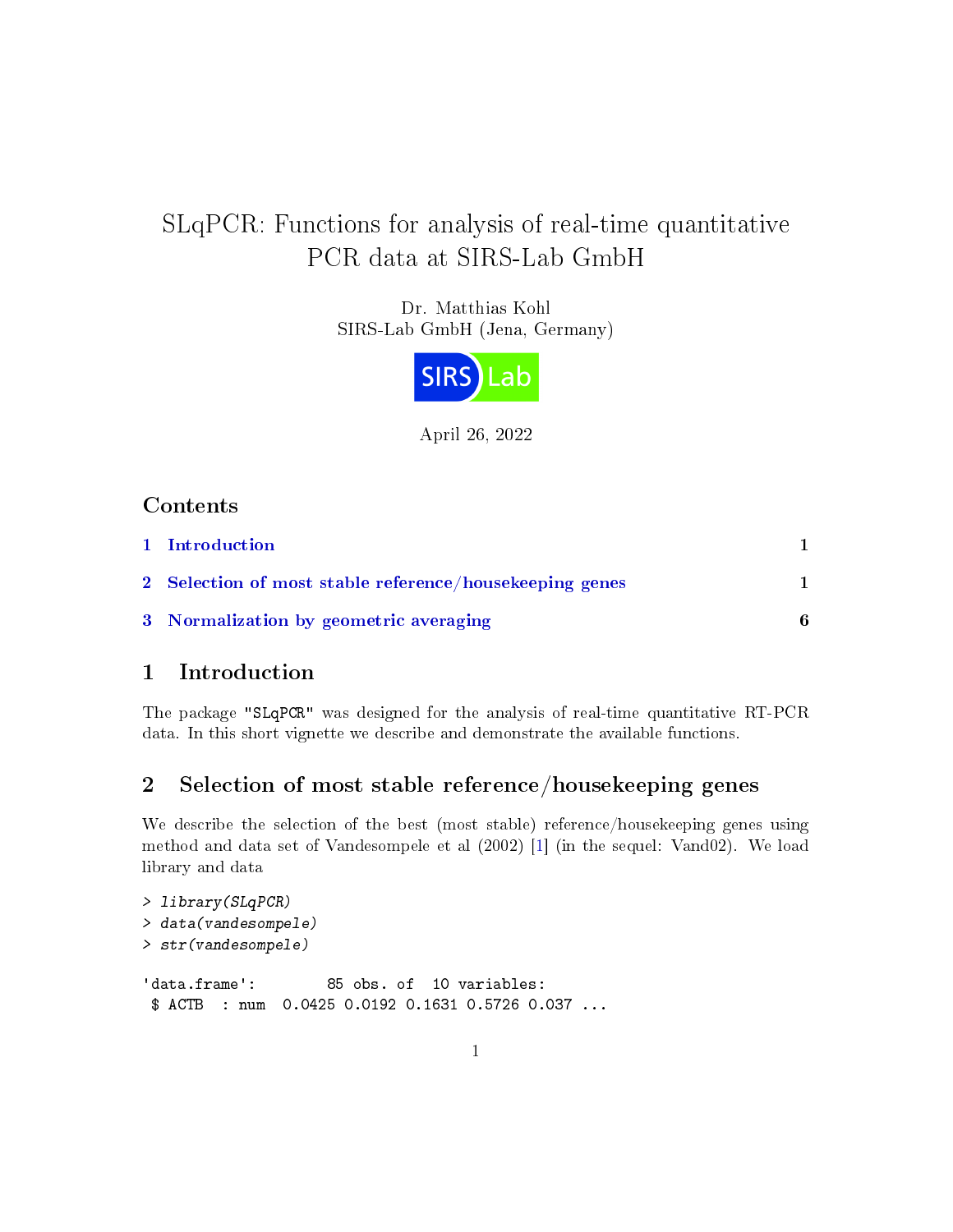|  |  | $$B2M$ : num 0.0576 0.0194 0.2956 1 0.0444             |
|--|--|--------------------------------------------------------|
|  |  | \$ GAPD : num 0.1547 0.0703 0.7733 1 0.1192            |
|  |  | $$HHBS$ : num 0.11 0.088 0.405 0.797 0.208             |
|  |  | \$ HPRT1 : num  0.118  0.0708  0.5575  1  0.1304       |
|  |  | \$ RPL13A: num 0.0742 0.0441 0.3481 0.5707 0.1078      |
|  |  | $$$ SDHA : num 0.203 0.14 0.447 0.974 0.214            |
|  |  | $\text{\$ TBP}$ : num 0.19 0.106 0.469 1 0.201         |
|  |  | $$UBC$ : num 0.0992 0.0368 0.3401 0.598 0.0759         |
|  |  | \$ YWHAZ : num  0.1032  0.0393  0.3588  0.7863  0.1002 |

We start by ranking the selected reference/housekeeping genes. The function selectHKgenes proceeds stepwise; confer Section "Materials and methods" in Vand02. That is, the gene stability measure M of all candidate genes is computed and the gene with the highest M value is excluded. Then, the gene stability measure M for the remaining gene is calculated and so on. This procedure is repeated until two respectively minNrHK is reached.

```
> tissue <- as.factor(c(rep("BM", 9), rep("POOL", 9), rep("FIB", 20), rep("LEU", 13), rep("N
> res.BM \leq selectHKgenes(vandesompele[tissue == "BM",], method = "Vandesompele", geneSymbol
###############################################################
Step 1 :
gene expression stability values M:
    HPRT1 YWHAZ RPL13A UBC GAPD SDHA TBP HMBS
0.5160313 0.5314564 0.5335963 0.5700961 0.6064919 0.6201470 0.6397969 0.7206013
     B2M ACTB
0.7747634 0.8498739
average expression stability M: 0.6362855
gene with lowest stability (largest M value): ACTB
Pairwise variation, (9 / 10 ): 0.07646901
###############################################################
Step 2 :
gene expression stability values M:
    HPRT1 RPL13A YWHAZ UBC GAPD SDHA TBP HMBS
0.4705664 0.5141375 0.5271169 0.5554718 0.5575295 0.5738460 0.6042110 0.6759176
     B2M
0.7671985
average expression stability M: 0.5828883
gene with lowest stability (largest M value): B2M
Pairwise variation, ( 8 / 9 ): 0.07765343
###############################################################
Step 3 :
gene expression stability values M:
```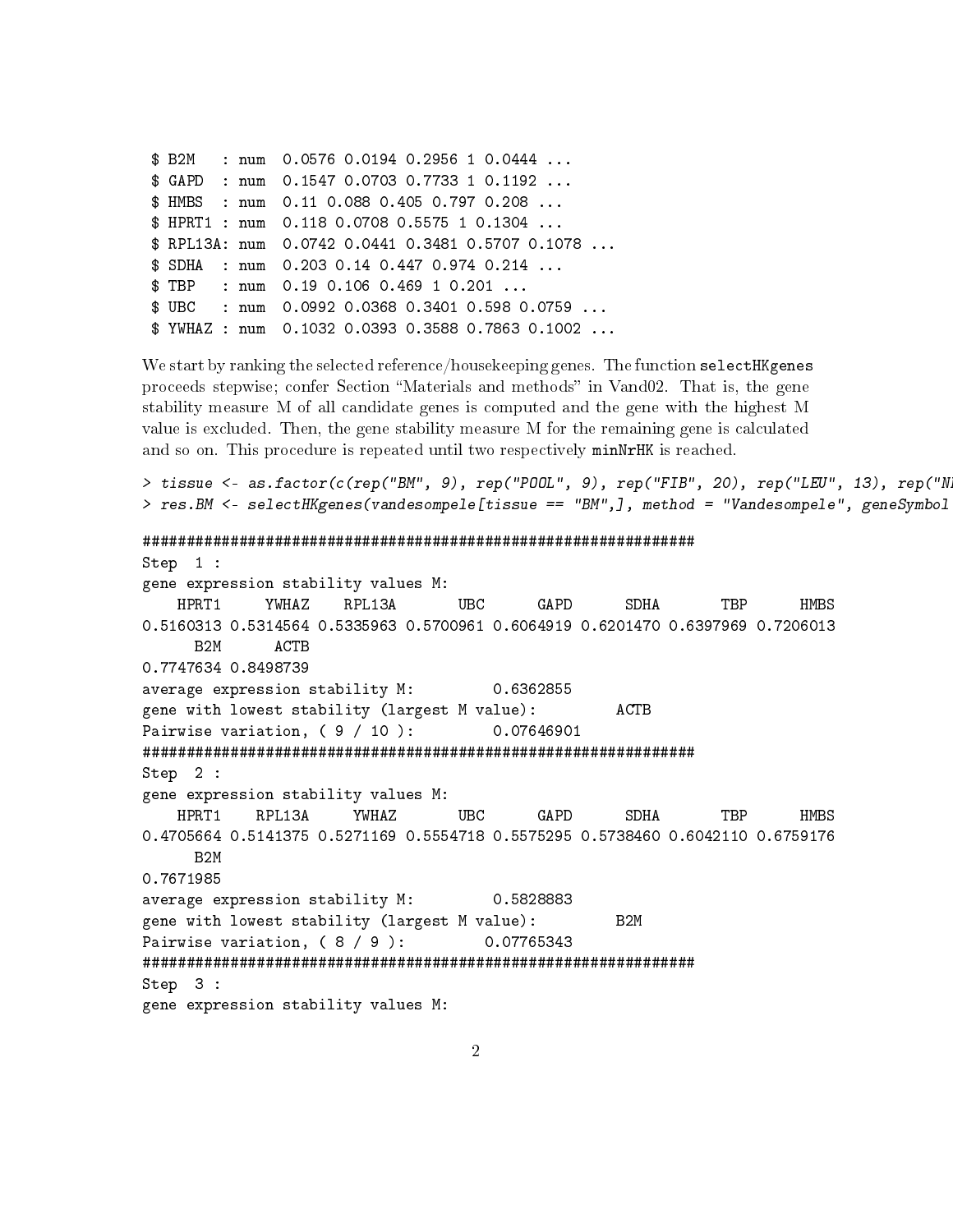HPRT1 RPL13A SDHA YWHAZ UBC GAPD TBP HMBS 0.4391222 0.4733732 0.5243665 0.5253471 0.5403137 0.5560120 0.5622094 0.6210820 average expression stability M: 0.5302283 gene with lowest stability (largest M value): HMBS Pairwise variation, ( 7 / 8 ): 0.067112 ############################################################### Step 4 : gene expression stability values M: HPRT1 RPL13A YWHAZ UBC SDHA GAPD TBP 0.4389069 0.4696398 0.4879728 0.5043292 0.5178634 0.5245346 0.5563591 average expression stability M: 0.4999437 gene with lowest stability (largest M value): TBP Pairwise variation, ( 6 / 7 ): 0.06813202 ############################################################### Step 5 : gene expression stability values M: HPRT1 RPL13A UBC YWHAZ GAPD SDHA 0.4292808 0.4447874 0.4594181 0.4728920 0.5012107 0.5566762 average expression stability M: 0.4773775 gene with lowest stability (largest M value): SDHA Pairwise variation, ( 5 / 6 ): 0.08061944 ############################################################### Step 6 : gene expression stability values M: UBC RPL13A HPRT1 YWHAZ GAPD 0.4195958 0.4204997 0.4219179 0.4424631 0.4841646 average expression stability M: 0.4377282 gene with lowest stability (largest M value): GAPD Pairwise variation, (4 / 5 ): 0.08416531 ############################################################### Step 7 : gene expression stability values M: RPL13A UBC YWHAZ HPRT1 0.3699163 0.3978736 0.4173706 0.4419220 average expression stability M: 0.4067706 gene with lowest stability (largest M value): HPRT1 Pairwise variation, ( 3 / 4 ): 0.09767827 ############################################################### Step 8 : gene expression stability values M: UBC RPL13A YWHAZ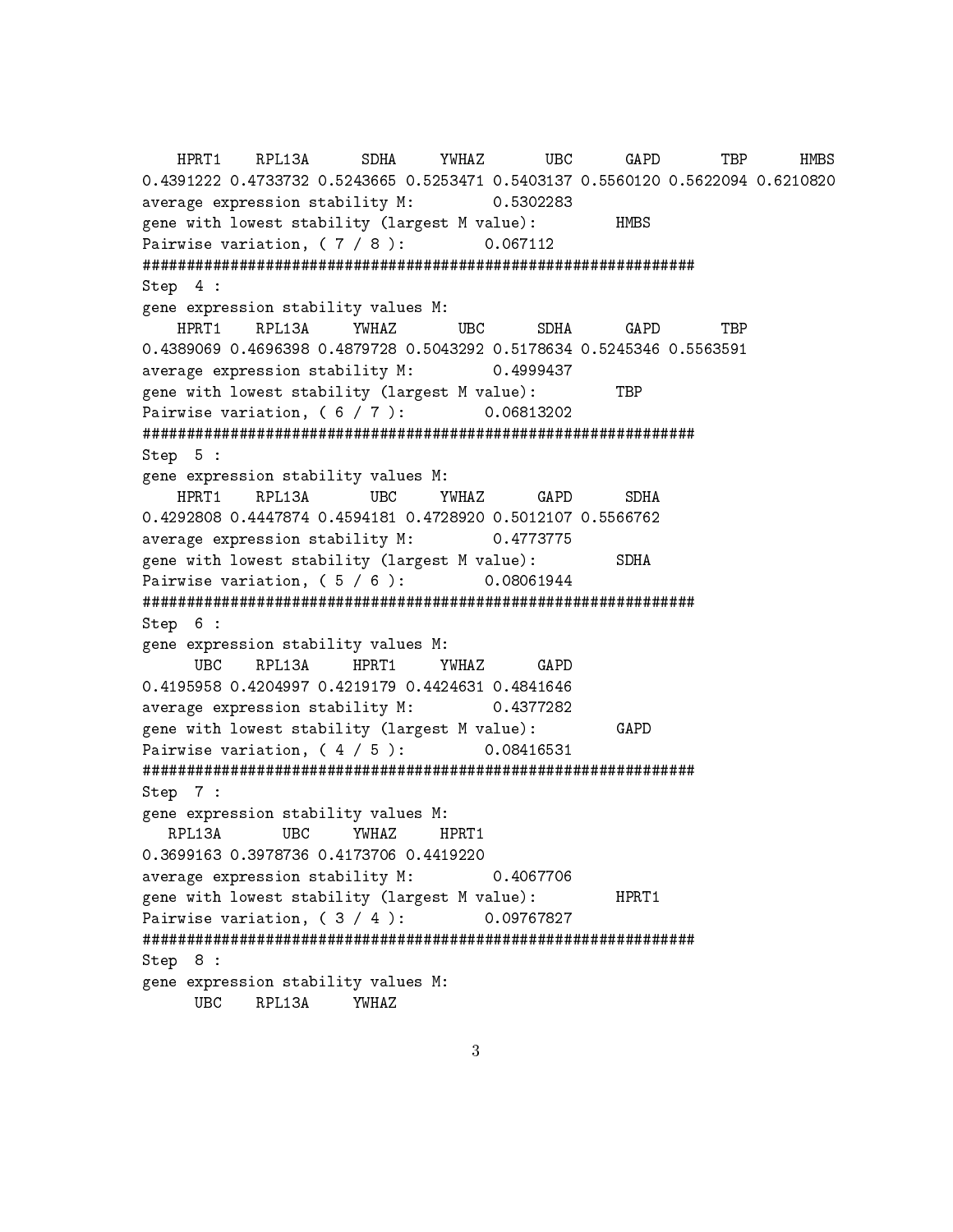```
0.3559286 0.3761358 0.3827933
average expression stability M: 0.3716192
gene with lowest stability (largest M value): YWHAZ
Pairwise variation, ( 2 / 3 ): 0.113745
###############################################################
Step 9 :
gene expression stability values M:
   RPL13A UBC
0.3492712 0.3492712
average expression stability M: 0.3492712
> res.POOL <- selectHKgenes(vandesompele[tissue == "POOL",], method = "Vandesompele", geneSy
> res.FIB <- selectHKgenes(vandesompele[tissue == "FIB",], method = "Vandesompele", geneSymb
```

```
> res.LEU <- selectHKgenes(vandesompele[tissue == "LEU",], method = "Vandesompele", geneSymb
> res.NB <- selectHKgenes(vandesompele[tissue == "NB",], method = "Vandesompele", geneSymbol
```
We obtain the following ranking of genes (cf. Table 3 in Vand02)

```
> ranks <- data.frame(c(1, 1:9), res.BM$ranking, res.POOL$ranking, res.FIB$ranking, res.LEU$
> names(ranks) <- c("rank", "BM", "POOL", "FIB", "LEU", "NB")
> ranks
```

|                | rank | BM              | POOL             | FIB              | LEU              | NΒ               |
|----------------|------|-----------------|------------------|------------------|------------------|------------------|
| 1              | 1.   | RPL13A          | GAPD             | GAPD             | UBC              | GAPD             |
| $\overline{2}$ | 1    | UBC             | SDHA             | HPRT1            | YWHAZ            | HPRT1            |
| З              | 2    | YWHAZ           | <b>HMBS</b>      | YWHAZ            | B <sub>2</sub> M | SDHA             |
| 4              | 3    | HPRT1           | HPRT1            | UBC              | GAPD             | UBC              |
| 5              | 4    | GAPD            | TBP              | ACTB             | RPL13A           | <b>HMBS</b>      |
| 6              | 5    | SDHA            | UBC              | TBP              | TBP              | YWHAZ            |
| 7              | 6    | TBP             | RPL13A           | SDHA             | SDHA             | TBP              |
| 8              | 7    | HMBS            |                  | YWHAZ RPL13A     | HPRT1            | ACTB             |
| 9              | 8    | B <sub>2M</sub> | ACTB             | B <sub>2</sub> M | HMBS             | RPL13A           |
| 10             | 9    | ACTB            | B <sub>2</sub> M | <b>HMBS</b>      | <b>ACTB</b>      | B <sub>2</sub> M |
|                |      |                 |                  |                  |                  |                  |

#### Remark 1:

- (a) Since the computation is based on gene ratios, the two most stable control genes in each cell type cannot be ranked.
- (b) In praxis the selection of reference/housekeeping genes may require an additional step which is the computation of relative quantities via relQuantPCR; e.g.

```
> exa1 \lt- apply(vandesompele[tissue == "BM",], 2, relQuantPCR, E = 2)
```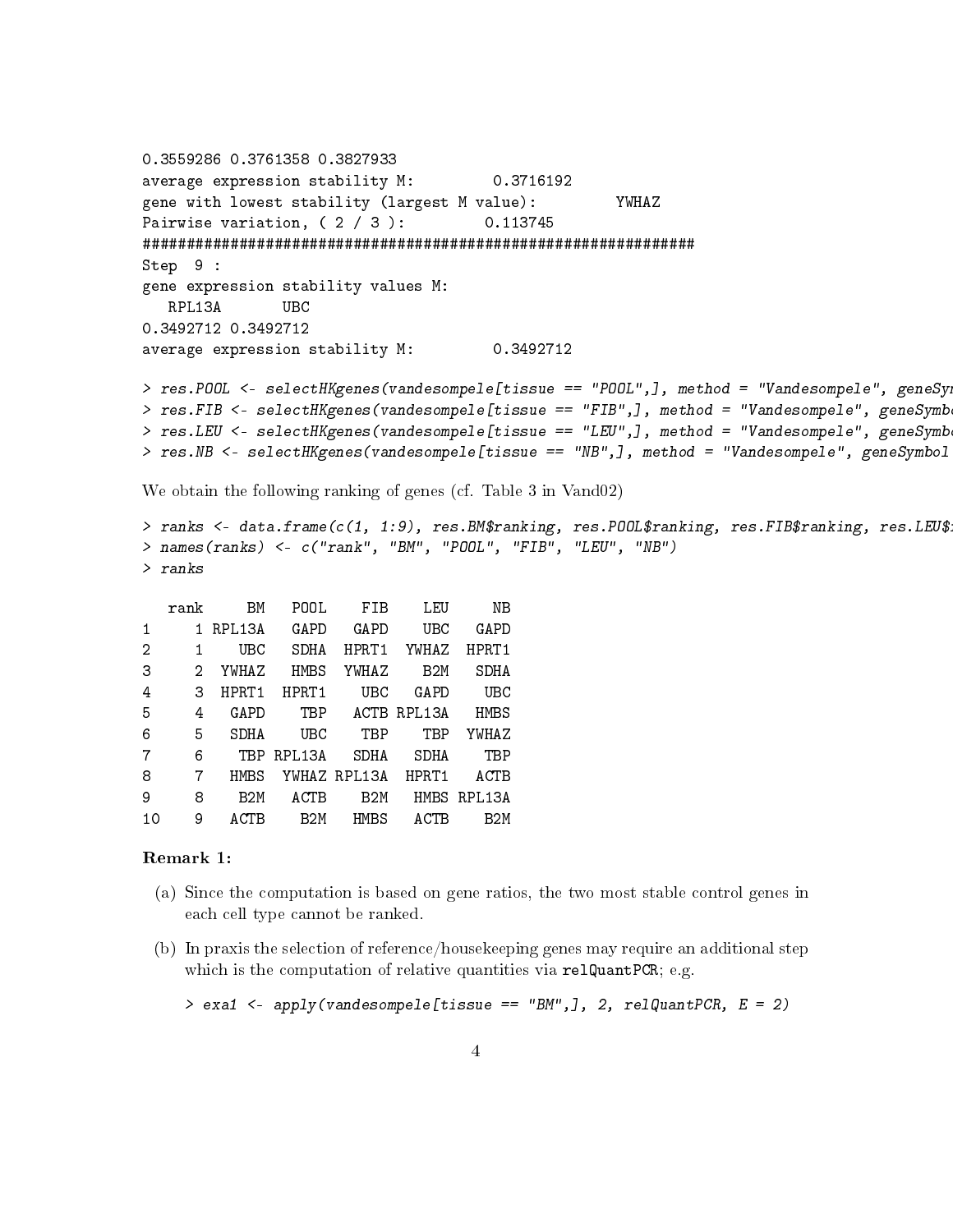We plot the average expression stability M for each cell type (cf. Figure 2 in Vand02).

```
> library(RColorBrewer)
> mypalette <- brewer.pal(5, "Set1")
> matplot(cbind(res.BM$meanM, res.POOL$meanM, res.FIB$meanM, res.LEU$meanM, res.NB$meanM), t
> axis(1, at = 1:9, labels = as.charAt (10:2))> axis(2, at = seq(0.2, 1.2, by = 0.2), labels = as. character(seq(0.2, 1.2, by = 0.2)))> box()> abline(h = seq(0.2, 1.2, by = 0.2), lty = 2, lwd = 1, col = "grey")
> legend("topright", legend = c("BM", "POOL", "FIB", "LEU", "NB"), fill = mypalette)
```


#### **Gene stability measure**

Second, we plot the pairwise variation for each cell type (cf. Figure 3 (a) in Vand02)

```
> mypalette <- brewer.pal(8, "YlGnBu")
```

```
> barplot(cbind(res.BM$variation, res.POOL$variation, res.FIB$variation, res.LEU$variation, .
```

```
> legend("topright", legend = c("V9/10", "V8/9", "V7/8", "V6/7", "V5/6", "V4/5", "V3/4", "V2
```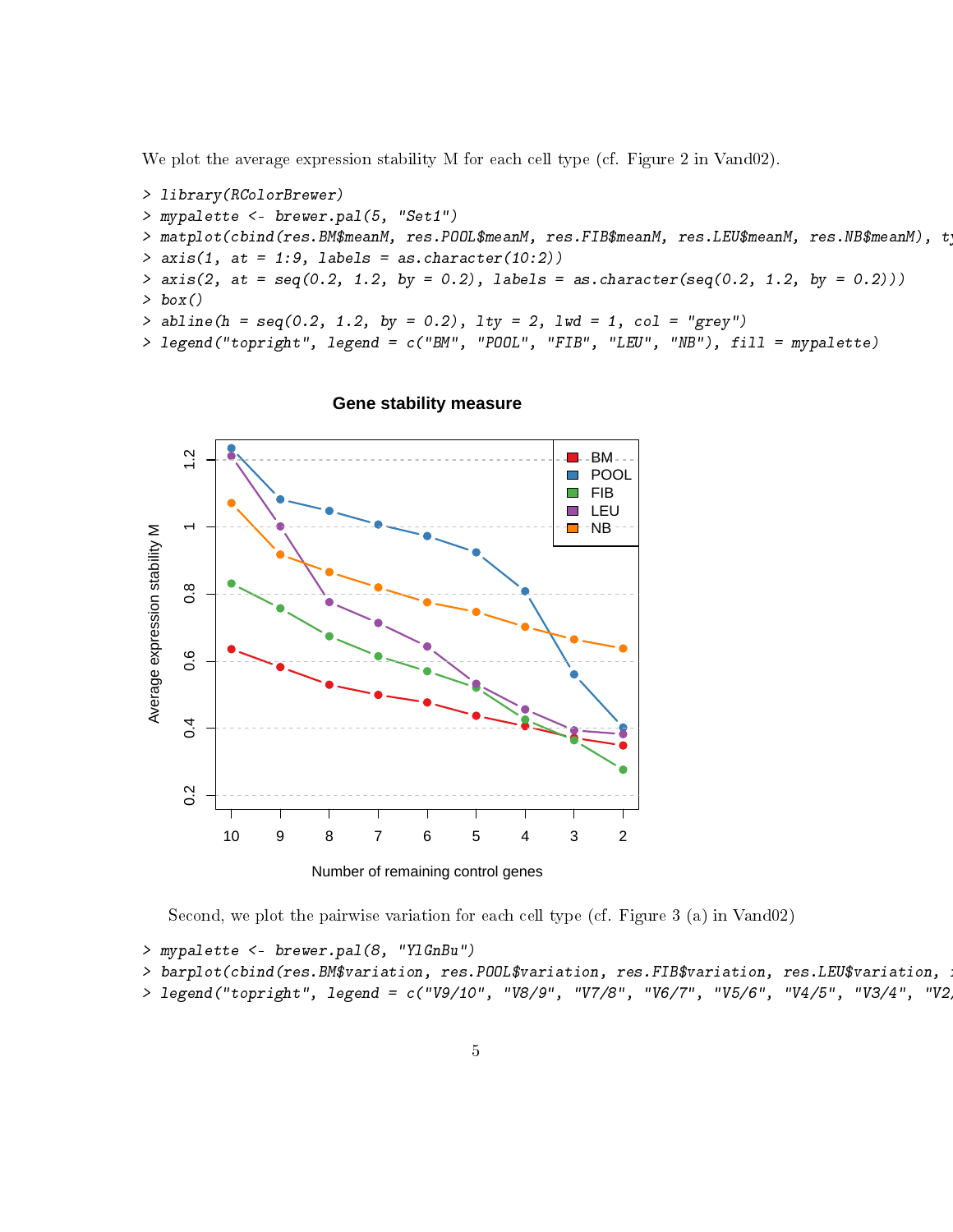$>$  abline(h = seq(0.05, 0.25, by = 0.05), lty = 2, col = "grey")  $>$  abline(h = 0.15, lty = 1, col = "black")



#### Remark 2:

Vand02 recommend a cut-off value of 0.15 for the pairwise variation. Below this bound the inclusion of an additional housekeeping gene is not required.

# <span id="page-5-0"></span>3 Normalization by geometric averaging

To normalize your data by geometric averaging of multiple reference/housekeeping genes you can proceed as follows

```
> data(SLqPCRdata)
> SLqPCRdata
   Gene1 Gene2 HK1 HK2
A1 26.6 25.6 12.8 18.5
```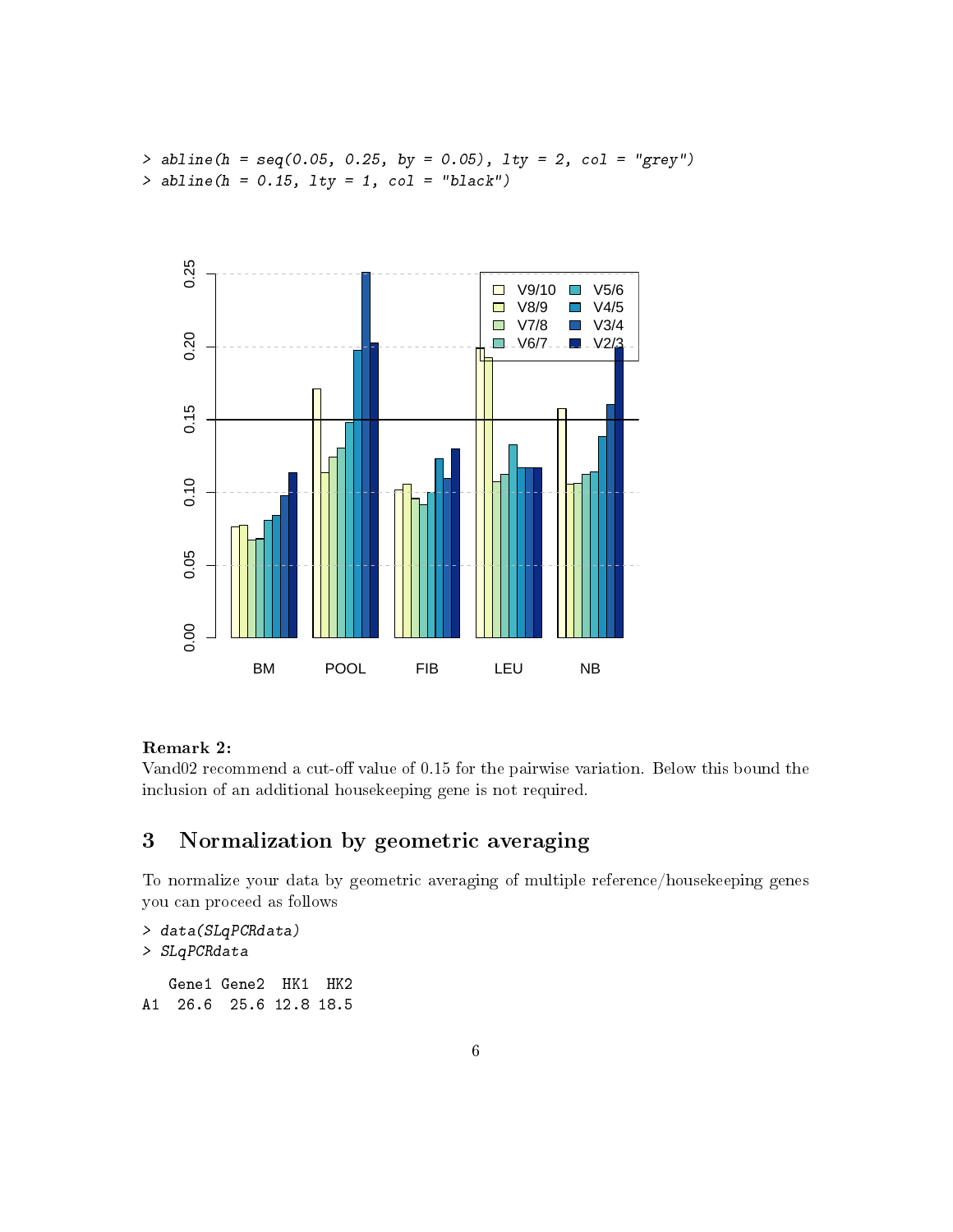A2 26.9 25.8 13.2 19.2 A3 27.4 26.1 13.1 19.2 A4 27.7 26.6 13.4 19.5 B1 26.7 25.8 12.9 18.8 B2 24.4 21.5 13.1 18.7 B3 26.5 24.6 12.9 18.7 B4 25.6 23.5 13.8 19.4 C1 28.8 26.6 13.1 19.1 C2 24.4 19.2 13.2 18.5 C3 28.3 25.1 12.9 18.6 C4 25.3 20.6 13.3 19.1 D1 29.3 26.5 12.9 19.0 D2 24.7 18.8 12.7 18.4 D3 27.3 21.1 13.0 18.6 D4 27.3 21.3 13.1 18.4

> (relData <- apply(SLqPCRdata, 2, relQuantPCR, E = 2))

Gene1 Gene2 HK1 HK2 A1 0.21763764 0.008974206 0.9330330 0.9330330 A2 0.17677670 0.007812500 0.7071068 0.5743492 A3 0.12500000 0.006345722 0.7578583 0.5743492 A4 0.10153155 0.004487103 0.6155722 0.4665165 B1 0.20306310 0.007812500 0.8705506 0.7578583 B2 1.00000000 0.153893052 0.7578583 0.8122524 B3 0.23325825 0.017948412 0.8705506 0.8122524 B4 0.43527528 0.038473263 0.4665165 0.5000000 C1 0.04736614 0.004487103 0.7578583 0.6155722 C2 1.00000000 0.757858283 0.7071068 0.9330330 C3 0.06698584 0.012691444 0.8705506 0.8705506 C4 0.53588673 0.287174589 0.6597540 0.6155722 D1 0.03349292 0.004809158 0.8705506 0.6597540 D2 0.81225240 1.000000000 1.0000000 1.0000000 D3 0.13397168 0.203063099 0.8122524 0.8705506 D4 0.13397168 0.176776695 0.7578583 1.0000000

```
> geneStabM(relData[,c(3,4)])
```
HK1 HK2 0.2574717 0.2574717

> (exprData <- normPCR(SLqPCRdata, c(3,4)))